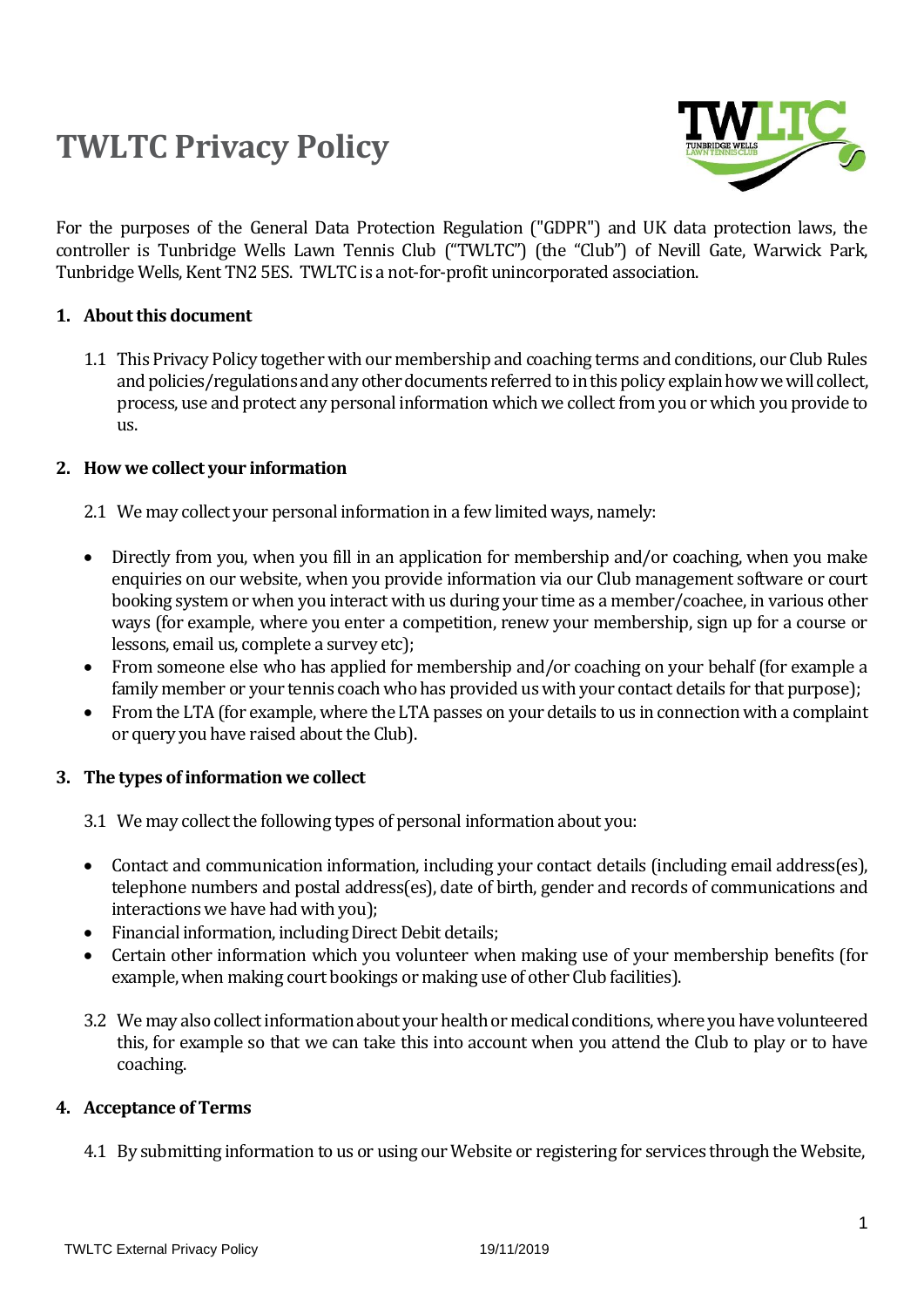you:

- Agree to accept the data protection practices outlined in this Privacy Policy; and
- Consent to our collecting and processing your personal information in accordance with this Privacy Policy.

# **5. Use of your information**

- 5.1 Personal information provided to us will be used for the purposes set out at the time of collection and, where relevant, in accordance with any preferences you express.
- 5.2 More generally, we will use your personal information for the following purposes:
- Administration of your Club membership and/or coaching, including:
	- $\circ$  informing you about court/facilities opening hours and any changes to the coaching timetable;
	- o administration of your court booking (please note that your name will appear on our clubhouse court booking screen);
	- o taking payment of membership fees;
	- o taking advice and action in relation to the collection of debts;
	- o providing information of any services you have requested, including through the use of email and text message where appropriate;
	- o the enforcement of our terms and conditions, policies, regulations and Club rules;
	- o informing you of any policy changes or health and safety issues;
	- o storing your details on the club management system (where this is necessary for our legitimate interests). Please note that your own use of the software or system is subject to the Terms and Conditions and Privacy Policy published on that site;
	- o fulfilment of orders for goods and services, including items purchased, court bookings;
	- o administration of the Wimbledon ballot;
	- o in any other way as described to you at the time of collection of your personal information.
- Research and statistical analysis about who is playing tennis in our Club.
- Communication about our Club activities that we think may be of interest to you.
- To notify you about our products, services, sponsors or special offers that may be of interest to you, notification of member/coaching services and profiling your membership/coaching preferences.

# **6. Disclosure of your information**

- 6.1 We value your privacy and do not sell or your personal information to any third parties under any circumstances.
- 6.2 We may include announcements in some TWLTC communications, but we do not provide any of your personal information to third parties, except where required by law and except as set out below:
- To our agents, contractors and employees of TWLTC to administer your membership, your account and any products and services provided to you now or in the future.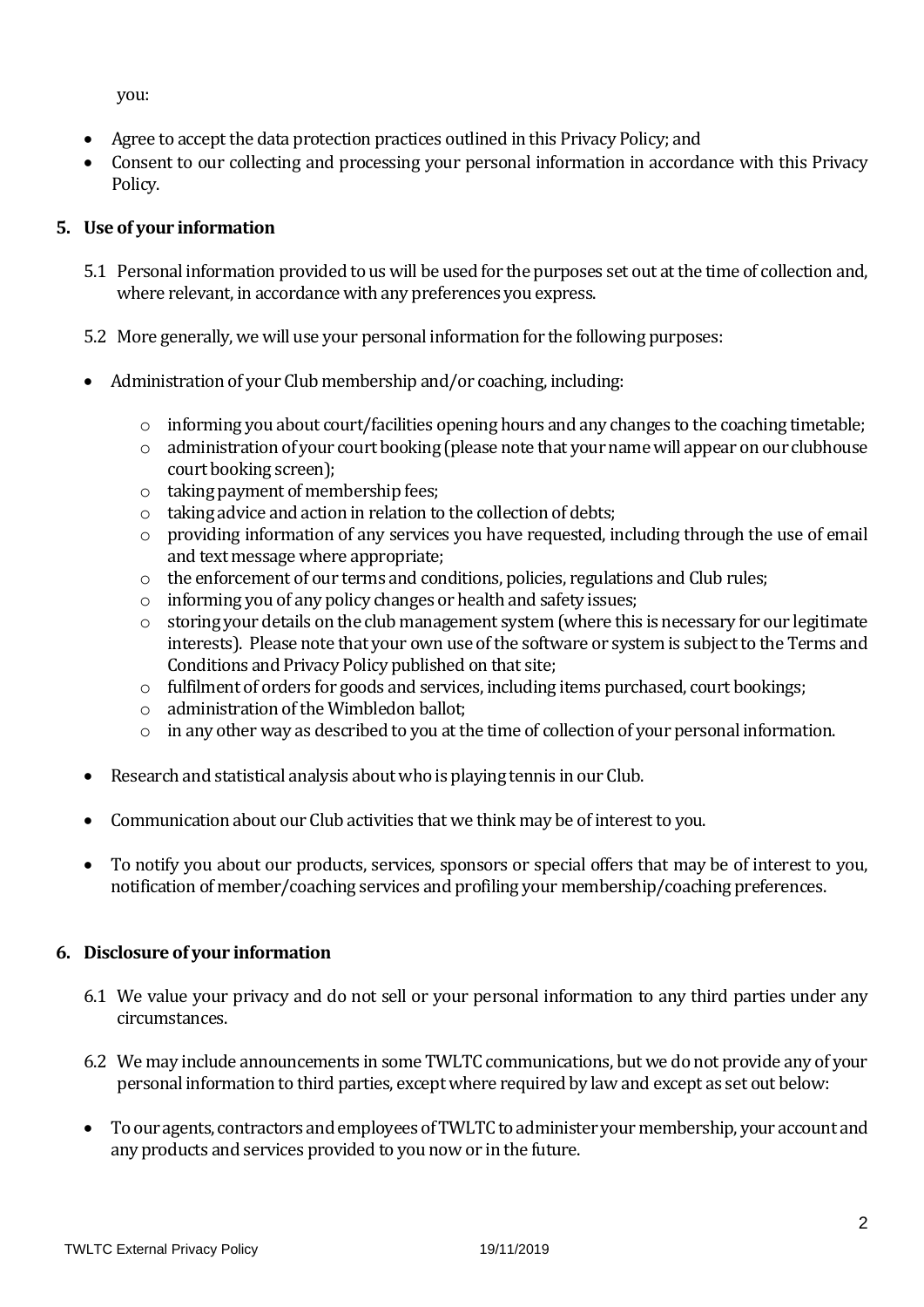- To any provider of membership management services.
- To mailing houses, sms/email systems provider and other distributors for the purpose of the distribution of other TWLTC information to you. Please note that use of the external distribution platform is subject to the Terms and Conditions and Privacy Policy published on that site.
- To anyone to whom we transfer or may transfer our rights and duties under our agreement with you.
- If we have a duty to do so or if the law allows us to do so. This includes exchanging information with other companies and organisations for the purposes of fraud protection and credit risk reduction.
- To third parties who will help process or administer TWLTC services or who will provide advice and take action in relation to the collection of debts.

# **7. Communicating with you**

- 7.1 We will only send email or text messages to individuals who have requested that these mailings be sent to them, or as part of an ongoing relationship we have with an individual or business.
- 7.2 Your right to control what communications, if any, that you receive from TWLTC is important to us. The information below will assist you in understanding the different communication options you have and how you can notify us of changes in your preferences or to unsubscribe in general.
- 7.3 We provide notifications to members and those on our coaching programme including (without limitation) membership information, coaching changes or cancellations, membership and coaching terms and condition changes, invoices, direct debit information and sales statements. As these emails are a necessary part of how we run TWLTC, we need to be able to send them to you regardless of your marketing preferences.
- 7.4 We also maintain a list of individuals who have expressed an interest in receiving updates about Club issues, including our weekly member newsletter, which is currently delivered via MailChimp. These communications may contain marketing material. You can unsubscribe to these updates at any time by following the instructions at the footer of the email sent to you.
- 7.5 You can update your choices and/or your contact details by contacting us at:

Telephone: 01892 525625 Email: admin@twltc.co.uk Post: TWLTC, Nevill Gate, Warwick Park, Tunbridge Wells, Kent TN2 5ES

# **8. How long your information is kept**

We keep your personal information only for as long as necessary for each purpose we use it. For most membership information, this means we retain it for so long as you have a valid Club membership and/or coaching and for a period of six years after your last interaction with us (for accounting, tax reporting and record-keeping purposes).

# **9. Access to Information**

9.1 You have the right to make a written request for a copy of the personal information that we keep about you or to correct the details that we hold about you.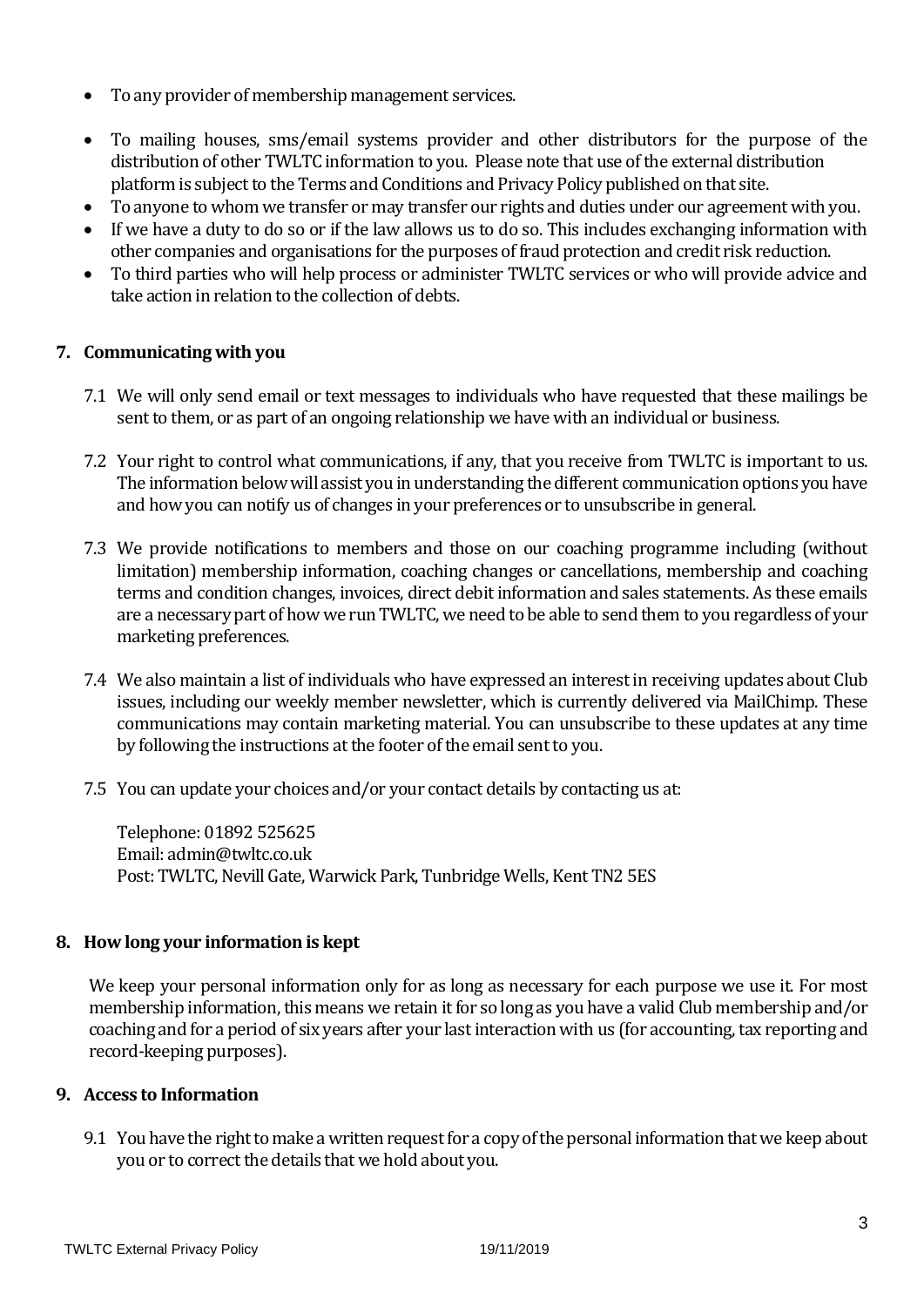- 9.2 Under certain circumstances you have the right in writing to:
	- 9.2.1Request access to your personal information (commonly known as a "data subject access request"). This enables you to receive a copy of the personal information we hold about you and to check that we are lawfully processing it.
	- 9.2.2Request correction of the personal information that we hold about you. This enables you to have any incomplete or inaccurate information we hold about you corrected.
	- 9.2.3Request erasure of your personal information. This enables you to ask us to delete or remove personal information where there is no legitimate reason for us continuing to process it. You also have the right to ask us to delete or remove your personal information where you have exercised your right to object to processing (see below).
	- 9.2.4Object to processing of your personal information where we are relying on a legitimate interest (or those of a third party) and there is something about your particular situation which makes you want to object to processing on this ground. You also have the right to object where we are processing your personal information for direct marketing purposes.
	- 9.2.5Request the restriction of processing of your personal information. This enables you to ask us to suspend the processing of personal information about you, for example if you want us to establish its accuracy or the reason for processing it. You can also withdraw your consent, where this is the basis for our processing your information.
	- 9.2.6 Request the transfer of your personal information to another party.

Please note that the above rights are not absolute, and we may be entitled to refuse requests where exceptions apply.

#### **10. Changes to this Privacy Policy**

10.1We reserve the right to update, modify and/or change this Privacy Policy at any time. Any such changes will be posted here. If you continue to use a TWLTC service after we have changed this Privacy Policy, you hereby consent to be bound by any such changes.

#### **11. Security**

- 11.1In order to comply with our obligations under the General Data Protection Regulation, we will protect your personal data from unauthorised access, misuse, alteration or loss by using commercially reasonable security measures. Any payment transactions will be encrypted using SSL technology.
- 11.2Nothing in this policy in any way excludes or limits our liability for negligence causing death or personal injury or for fraudulent misrepresentation.
- 11.3The data that we collect from you will not be transferred to or stored at a destination outside the European Economic Area save for that relating to our use of the marketing platform of Mailchimp which we predominantly use for our newsletter. All such data is subject to their Privacy Policy.